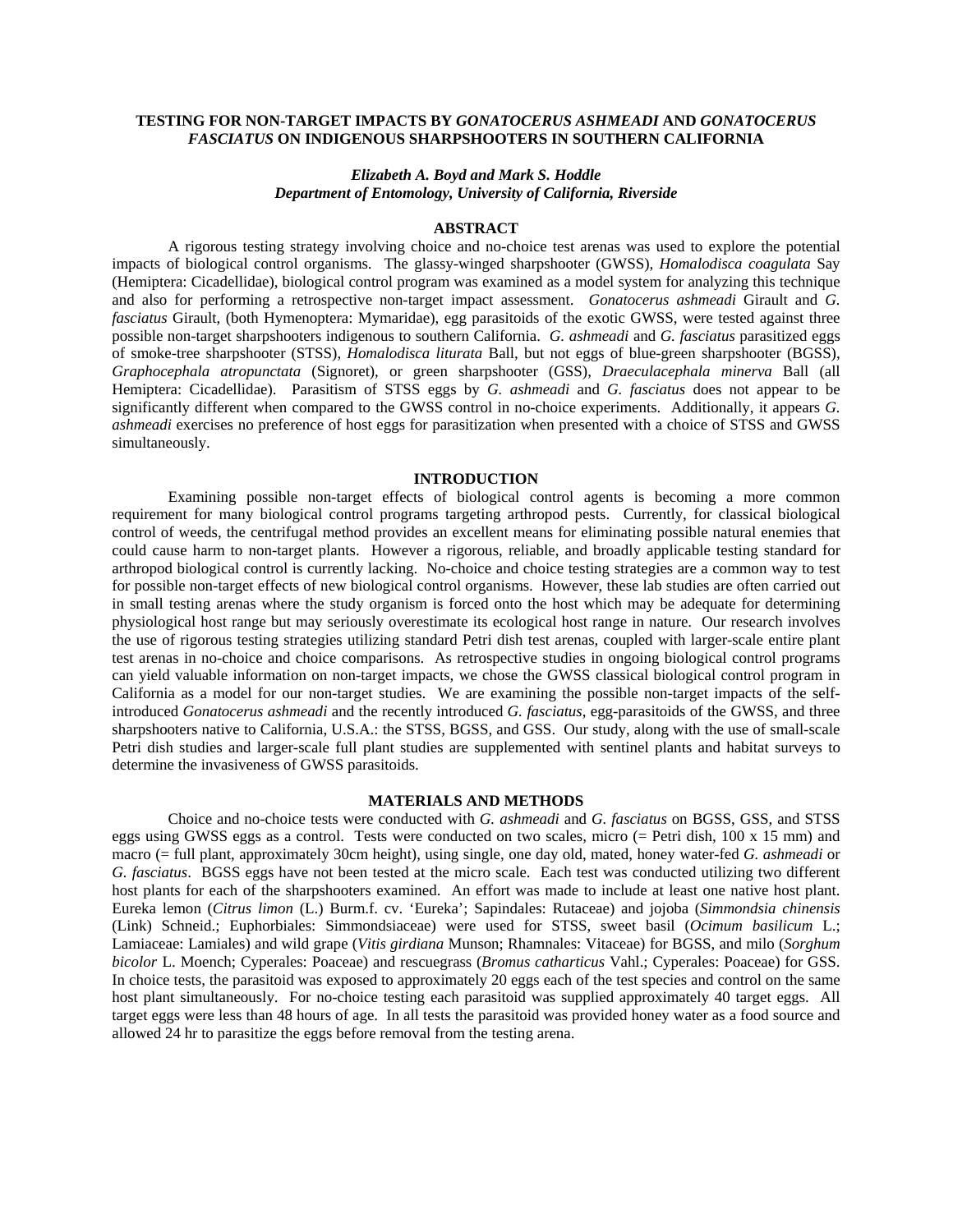

**G. ashmeadi G. fasciatus**

Figure 1. Pictorial schematic of non-target testing strategy using STSS as an example with elaboration of no-choice trial. Parasitoid photos by Jack Kelly Clark.

# **RESULTS**

Percent parasitism of STSS egg masses by *G. ashmeadi* averaged ca. 70% for both micro and macro scale no-choice tests on each host plant, while parasitism of GWSS controls ranged from 50-80%. Preliminary tests of *G. fasciatus* show similar results, however many replicates are still in progress and results are not shown. Parasitism of STSS eggs by *G. ashmeadi* and *G. fasciatus* does not appear to be statistically different from the GWSS control in no-choice experiments. Additionally, it appears *G. ashmeadi* exercises no preference of host eggs for parasitization when presented with a choice of STSS and GWSS simultaneously. No parasitism of BGSS or GSS eggs by *G. ashmeadi* or *G. fasciatus* was observed for either host plants.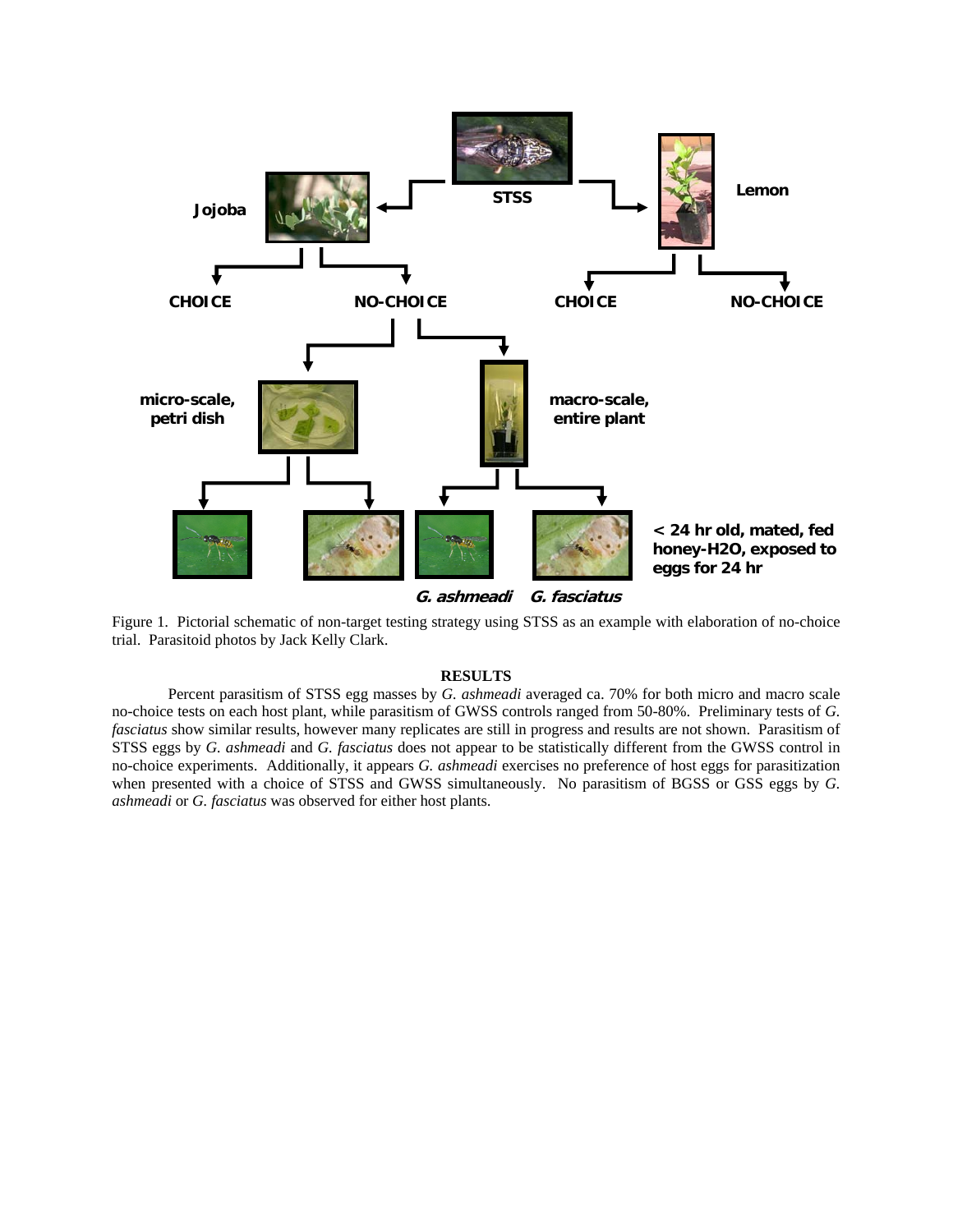

Figure 2. No-choice and choice test results of STSS eggs parasitized by *G. ashmeadi*.

#### **DISCUSSION**

While results for laboratory choice and no-choice tests with *G. fasciatus* are still being tabulated for STSS, preliminary data shows neither *G. ashmeadi* or *G. fasciatus* egg parasitoids will parasitize BGSS or GSS eggs, but will parasitize STSS eggs. In fact, STSS egg masses appear to be attacked as readily as the GWSS control in nochoice tests at both Petri and whole plant scales and with no preference for either host eggs in choice tests at both scales. Given the substantial availability of GWSS eggs, these parasitoids may impact the native *Ufens* spp. (Hymenoptera: Trichogrammatidae) parasitoid complex if large numbers of *G. ashmeadi* spill out of GWSS infested areas and attack STSS eggs, the preferred host for *Ufens* spp.. Furthermore, *G. ashmeadi* emerging from STSS eggs are smaller and less fecund than those developing from GWSS eggs (N. Irvin unpublished data). We would speculate these 'runts' may have an overall reduced fitness, and that STSS eggs may ultimately be a dead-end host for *G. ashmeadi*, especially if no selection of evolutionary significance occurs for use of STSS eggs. However, if these parasitoids were to establish in large numbers in the xeric habitats where STSS is most abundant, and if these larval parasitoids are able to out-compete larval *Ufens* spp., then we might expect a drastic impact on the natural enemy fauna of STSS in desert regions. For example, the establishment of these exotic parasitoids in the fragile ecosystems of the desert oases at Joshua Tree National Park, where the STSS and *Ufens* spp. coexist in a delicate balance, could have significant impacts. Presently, we suspect that *G. ashmeadi* and most likely *G. fasciatus* are unlikely to physiologically withstand the harsh environments of desert areas of eastern California, but the possibility and the consequences of such an incursion, should it occur, are worth consideration.

Our research approach with GWSS parasitoids attempts to include not only the physiological, ecological, but also the temporal and spatial elements in determining possible native sharpshooter (and associated native parasitoids) non-target effects. Via choice & no-choice testing at two scales, parasitoid behavioral studies in the field, non-target habitat monitoring and natural enemy classification, and by determining oviposition, egg, and habitat characteristics of the possible non-target species, we are obtaining important information for retroactively